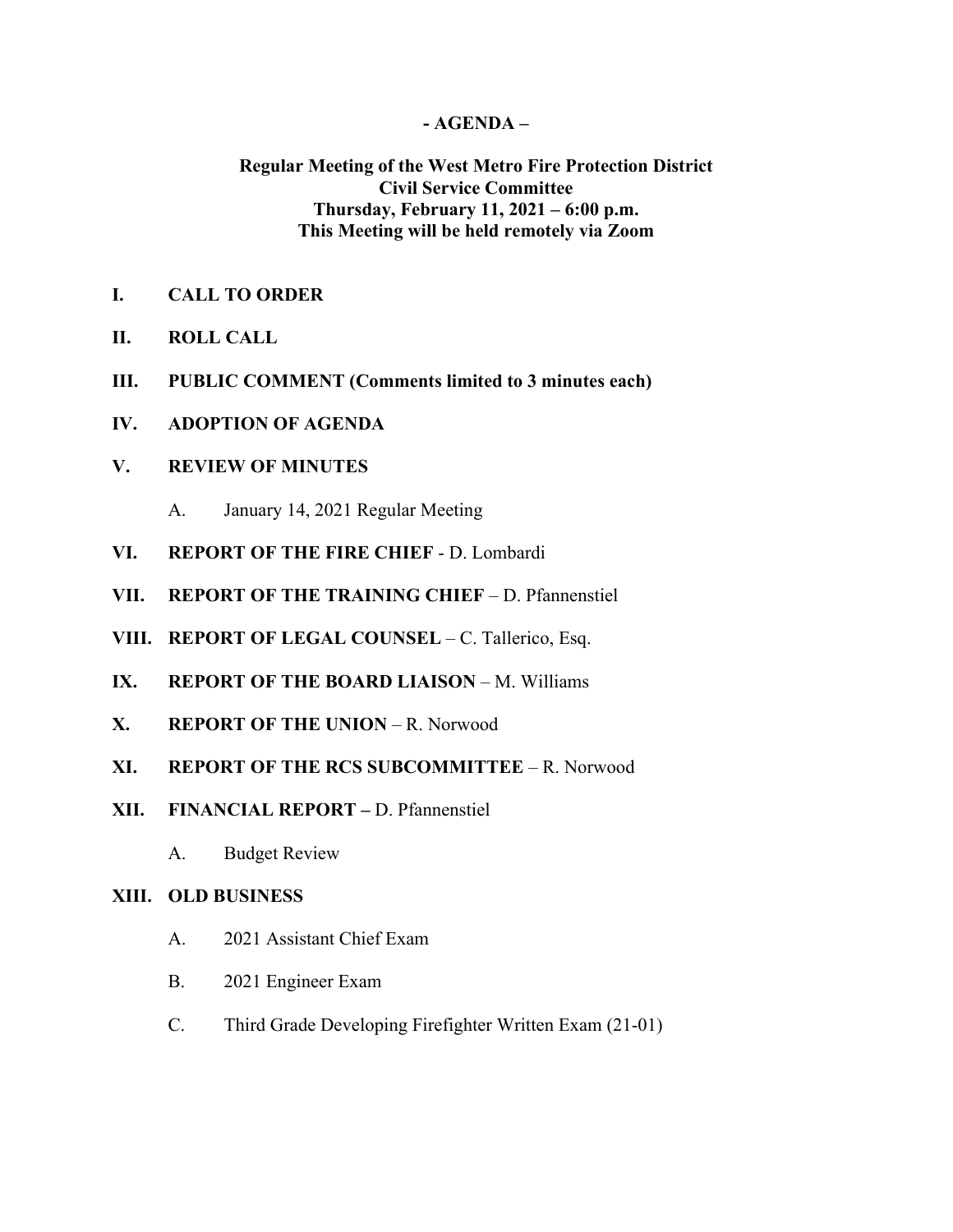### **XIV. NEW BUSINESS**

A. Certify the Top Three Names from the Eligibility Register for the Rank of Captain, and the Top Three Names from the Eligibility Register for the Rank of Lieutenant

# **XV. OTHER MATTERS**

# **XVI. EXECUTIVE SESSION**

# **XVII. ADJOURNMENT**

# **XVIII.ANNOUNCEMENTS**

| February 16, 2021         | 6:30 p.m., Board of Directors Meeting, 433 S.<br>Allison Parkway, Lakewood, CO      |
|---------------------------|-------------------------------------------------------------------------------------|
| March 11, 2021            | 6:00 p.m., Civil Service Committee Meeting, via<br>Zoom                             |
| March 16, 2021            | 6:30 p.m., Board of Directors Meeting, 433 S.<br>Allison Parkway, Lakewood, CO      |
| April 8, 2021             | 6:00 p.m., Civil Service Committee Meeting, 3535<br>S. Kipling Street, Lakewood, CO |
| April 11 – April 17, 2021 | National Public Safety Telecommunicators Week                                       |
| April 20, 2021            | 6:30 p.m., Board of Directors Meeting, 433 S.<br>Allison Parkway, Lakewood, CO      |
| May 8, 2021               | 11:00 a.m., Colorado Fallen Firefighters Foundation<br>Memorial, Lakewood, CO       |
| May 13, 2021              | 6:00 p.m., Civil Service Committee Meeting, 3535<br>S. Kipling Street, Lakewood, CO |
| May 18, 2021              | 6:30 p.m., Board of Directors Meeting, 433 S.<br>Allison Parkway, Lakewood, CO      |
| May 16-22, 2021           | National EMS Week                                                                   |
| June 10, 2021             | 6:00 p.m., Civil Service Committee Meeting, 3535<br>S. Kipling Street, Lakewood, CO |